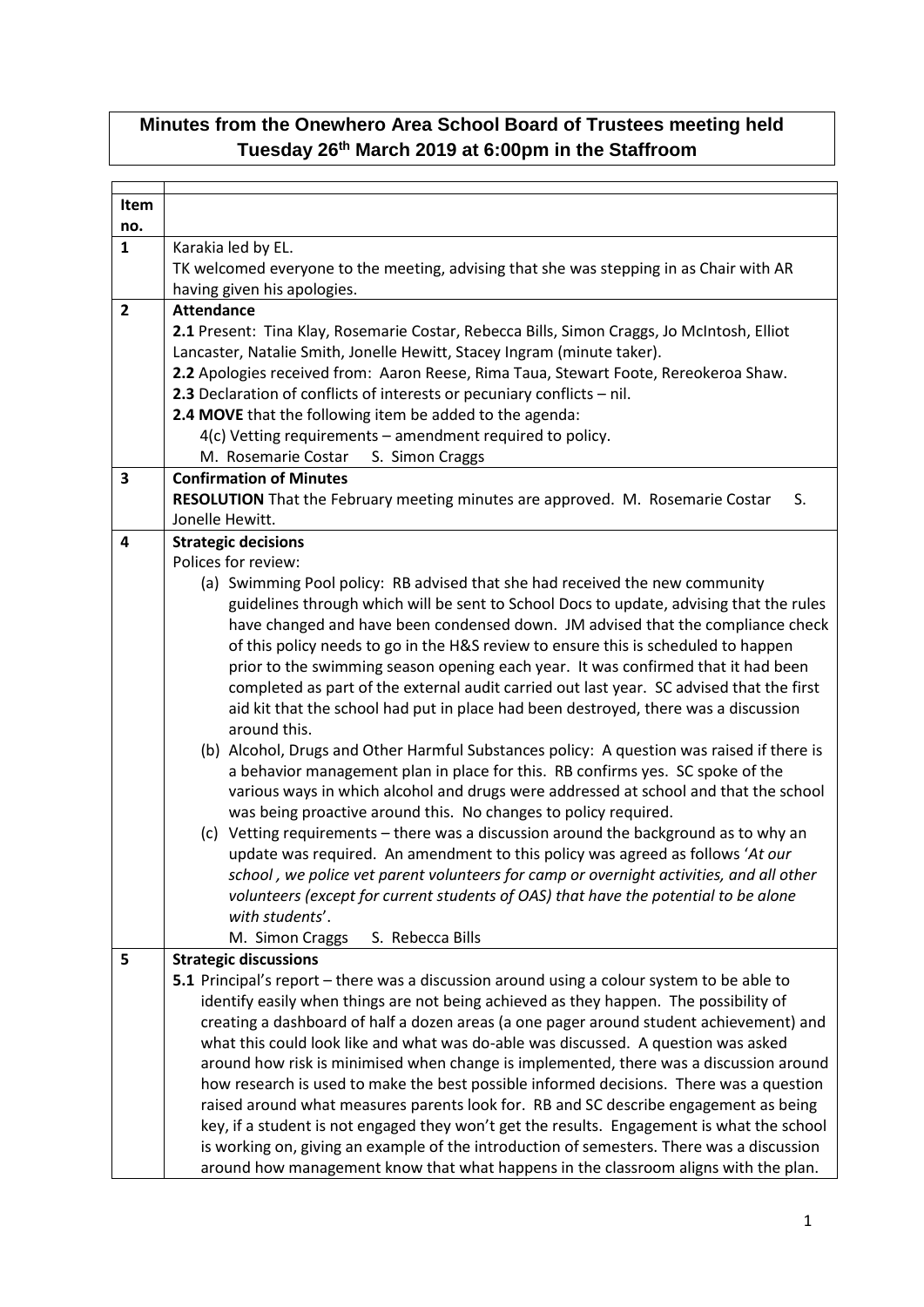|                         | SC advised that appraisals had been realigned and include observations plus the goals link                     |
|-------------------------|----------------------------------------------------------------------------------------------------------------|
|                         | back to the annual plan.                                                                                       |
|                         | M. Simon Craggs S. Jonelle Hewitt                                                                              |
| 6                       | <b>Monitoring and Review</b>                                                                                   |
|                         | 6.1 Policies for Assurance:                                                                                    |
|                         | (a) Risk Management - SC advised that he is working on the 'regular audits' with JM. SC                        |
|                         | also suggested a review of the reference of 'hazard identification form' in this policy,                       |
|                         | adding that hazard reporting comes via care cards or to the hazard email address -                             |
|                         | hazards@onewhero.school.nz                                                                                     |
|                         | (b) 10 Year Property Plan (10YPP) - SC assured.                                                                |
|                         | (c) Medicines, Minor/Moderate Injury or Illness - SC assured.                                                  |
|                         | 6.2 February 2019 Finance Report - it was advised that the finance sub-committee had met                       |
|                         | and reviewed this reporting, SC advised that in doing this it has been identified that there has               |
|                         | been a significant overspend on the allocated budget for the Hall Rd school house. There were                  |
|                         | questions raised as to how this could have happened, it had been reported at the Nov meeting                   |
|                         | that cost was on track with budget. The exact cost of the overspend and reasoning as to how                    |
|                         | this has occurred is to be reported at the next meeting by the property sub-committee. It was                  |
|                         | expressed that this was disappointing and these funds could have been used to help student                     |
|                         | achievement or adventure playground etc.                                                                       |
|                         | RESOLUTION That the February 2019 financial report be accepted. M. Rosemarie Costar<br>S.                      |
|                         | Jo McIntosh                                                                                                    |
|                         | 6.3 Whanau Report - SC advised that all the criteria has already gone to the teachers with                     |
|                         | regards to Matariki. SC talked of the group that has been set up for tutoring to take place on                 |
|                         | the marae, whaea RS is assisting with this and has also sourced learning tools for the students.               |
|                         | MINUTE A huge thank you to Rereokeroa Shaw for volunteering her time to do this.                               |
|                         | 6.4 The school house report was discussed, TK advised that she understood from AR that the                     |
|                         | bathroom sink had been replaced and the bathroom window frame had been fixed (65                               |
|                         | Parsons Rd).                                                                                                   |
|                         | RESOLUTION That the school house report be received. M. Elliot Lancaster<br>S. Jo McIntosh                     |
|                         | 6.5 Health & Safety Reporting was discussed. SC said a big thank you to JM for her time and                    |
|                         | the new system she had put in place around recording and reporting. JM talked through next                     |
|                         | steps which include risk mitigation with alerts being put in place by month. There was a                       |
|                         | discussion around the monkey bar incidents that happened recently, RC advising that                            |
|                         | previously a process had been put in place where they were dried by the grounds staff at the                   |
|                         |                                                                                                                |
|                         | beginning of each day. SC also advised that the bark/chip had also been fluffed up.                            |
|                         | <b>RESOLUTION</b> That the Health & Safety reporting be received. M. Rebecca Bills S. Jonelle<br><b>Hewitt</b> |
| $\overline{\mathbf{z}}$ | <b>BOT Administration</b>                                                                                      |
|                         | 7.1 General.                                                                                                   |
|                         | (a) The day of the week for Board meetings was discussed and reviewed by members.                              |
|                         | Due to availability and schedules it was agreed to leave meeting day as per schedule.                          |
|                         |                                                                                                                |
|                         | (b) There was a brief review of the voluntary parent donations for 2019 and the                                |
|                         | background given as to why the amount for 3 or more children needed to change.                                 |
|                         | The following was agreed:                                                                                      |
|                         | Activity donation, one child - \$52.00                                                                         |
|                         | Activity donation, two children - \$104.00                                                                     |
|                         | Activity donation for three or more children - \$115.00                                                        |
|                         | Breakfast club donation - \$5.00                                                                               |
|                         | M. Simon Craggs<br>S. Tina Klay                                                                                |
|                         | (c) Review of the Schedule of Delegations for 2019 took place.                                                 |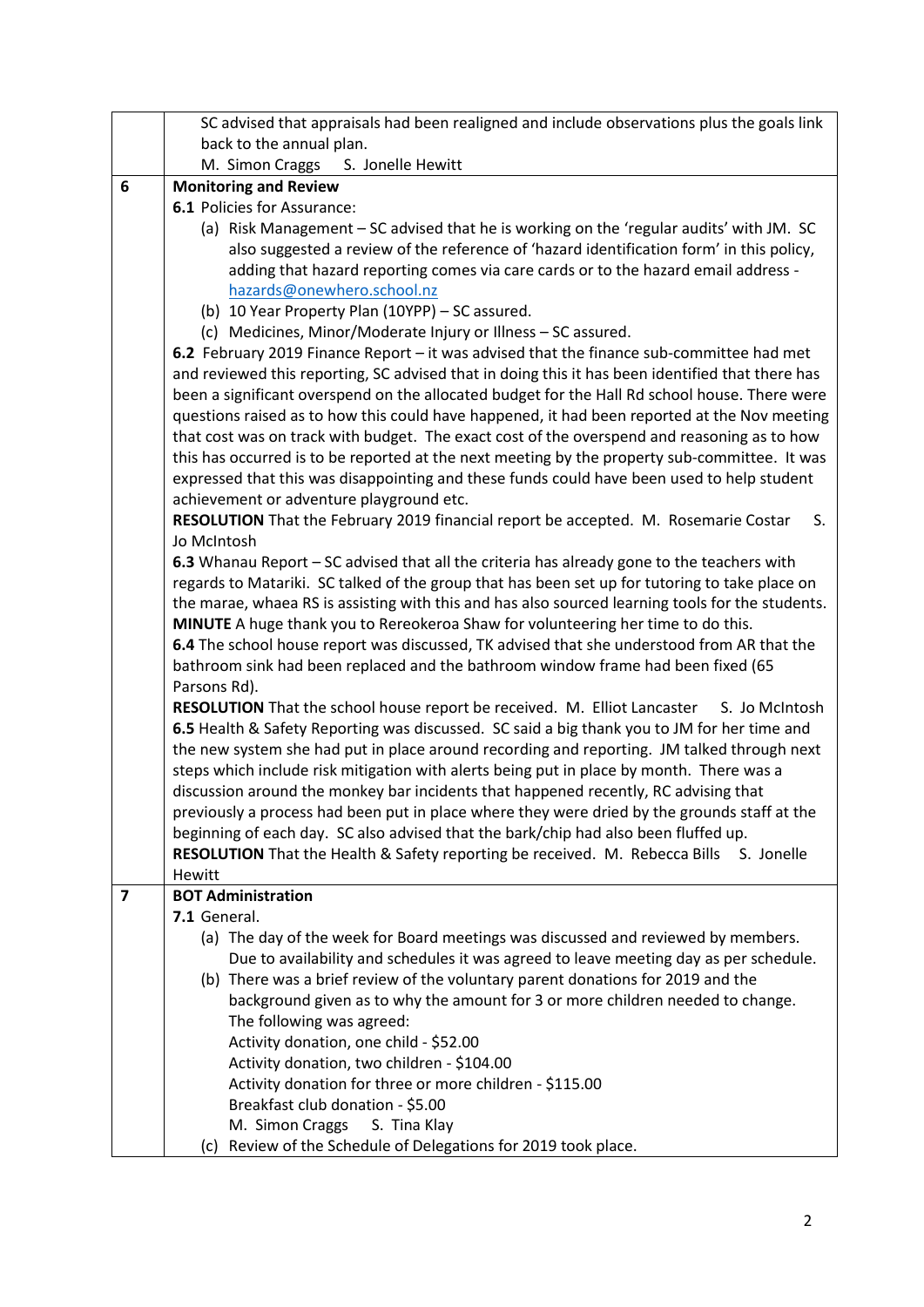|     | RESOLUTION: An amendment required to page 3, (i) 'copier lease annual fee' to be                              |
|-----|---------------------------------------------------------------------------------------------------------------|
|     | changed to 'Fuji Xerox' and 'Red Coats Cleaning Service Ltd' to be added, Program                             |
|     | Maintenance NZ to be deleted. M. Simon Craggs<br>S. Rosemarie Costar                                          |
|     |                                                                                                               |
|     | (d) Prior to the following resolution being made, RC declared a conflict of interest as she                   |
|     | is a manager of one of the basketball teams. RC did not take part in the decision                             |
|     | making process.                                                                                               |
|     | RESOLUTION: An application be made to Youthtown Trust for a grant of \$4,640 exc                              |
|     | GST (\$5,336 inc GST) for the purchase of basketball uniforms (uniforms are made up                           |
|     | of: \$3,380 +GST for 80 vests and \$1260 +GST for 30 shorts). M. Simon Craggs<br>S.                           |
|     | Jonelle Hewitt                                                                                                |
|     |                                                                                                               |
|     | (e) RESOLUTION: An application be made to Southern Trust Ltd for a grant of \$1,416 exc                       |
|     | GST (\$1,628.40 inc GST) for the purchase of 24 volleyball uniform tops. M. Rosemarie                         |
|     | Costar<br>S. Tina Klay                                                                                        |
|     | (f) RESOLUTION: An application to be made to Pub Charities for a grant of \$2550 for                          |
|     | entry fees for the 2019 Anchor AIMs games tournament. M. Elliot Lancaster<br>S.                               |
|     | Rebecca Bills                                                                                                 |
|     | (g) RESOLUTION: As per email correspondence (05/03/2019), the Board approved the                              |
|     | amended 2019 Annual Plan. M. Tina Klay S. Jo McIntosh                                                         |
|     | 7.2 Action list from February meeting.                                                                        |
|     | (a) RB advised that she will email policies out to staff for feedback prior to the policy being               |
|     | reviewed. This will assist with policy awareness.                                                             |
|     | (b) SC advised that he is the best person to replace 'Attendance Officer' as the Records Officer              |
|     | who oversees the schools requirements in relation to Public Records Act 2005. And that                        |
|     | there is some work to be done to set up the system, this will need to be worked through.                      |
|     | Meantime the policy will need to be amended with this change 'At Onewhero Area School                         |
|     | the records officer is the Principal'. M. Simon Craggs S. Natalie Smith                                       |
|     | (c) SC read out the explanation from the Accountant relating to the \$170K adjustment                         |
|     | detailed in the draft annual report for 2018.                                                                 |
|     | (d) SC advised that the International Student debt (created by agent Eddie) was written off in                |
|     | last years accounts.                                                                                          |
|     | (e) SC presented a summary of the roll numbers at the $1st$ March for years 2016 through to                   |
|     | 2019. There was a discussion around this. SC advised that he will be presenting suggested                     |
|     | out of zone spaces for the 2020 school year at the next meeting.                                              |
|     | (f) SC advised that he had been in touch with Anne Anderson re the plaque (as per discussion                  |
|     | from Feb meeting), Anne was going to do some research and come back to him.                                   |
|     | (g) There was a lengthy discussion around the management of the school houses moving                          |
|     | forward. It was decided that this should be outsourced to an external company to                              |
|     | manage.<br>RESOULTION: The Board delegates the authority to the property sub-committee to engage the          |
|     | services of Credit Control on Call to be property manager of OAS school houses from the 1 <sup>st</sup> April |
|     | 2019 as per the agreed pricing presented. M. Rebecca Bills<br>S. Jonelle Hewitt                               |
|     | (h) CARRY OVER - AR to speak with VM to arrange for the bond of 67 Parsons Rd to be passed                    |
|     | over to tenancy services.                                                                                     |
| (i) | CARRY OVER - AR to arrange for photos of 65 Parsons Road to be taken prior to a tenant                        |
|     | moving in.                                                                                                    |
| (j) | SC advised H&S reporting would be completed every month, this had been addressed.                             |
|     | (k) SC advised H&S meetings had been set for year, H&S committee to be emailed meeting                        |
|     | notices to calendar.                                                                                          |
| (1) | SC advised that the 2 care cards that had been missing from reporting were on this                            |
|     | months H&S report. A question was raised around the care card relating to the                                 |
|     | swimming pool and was the issue dealt with in time for the start of term 1, there was a                       |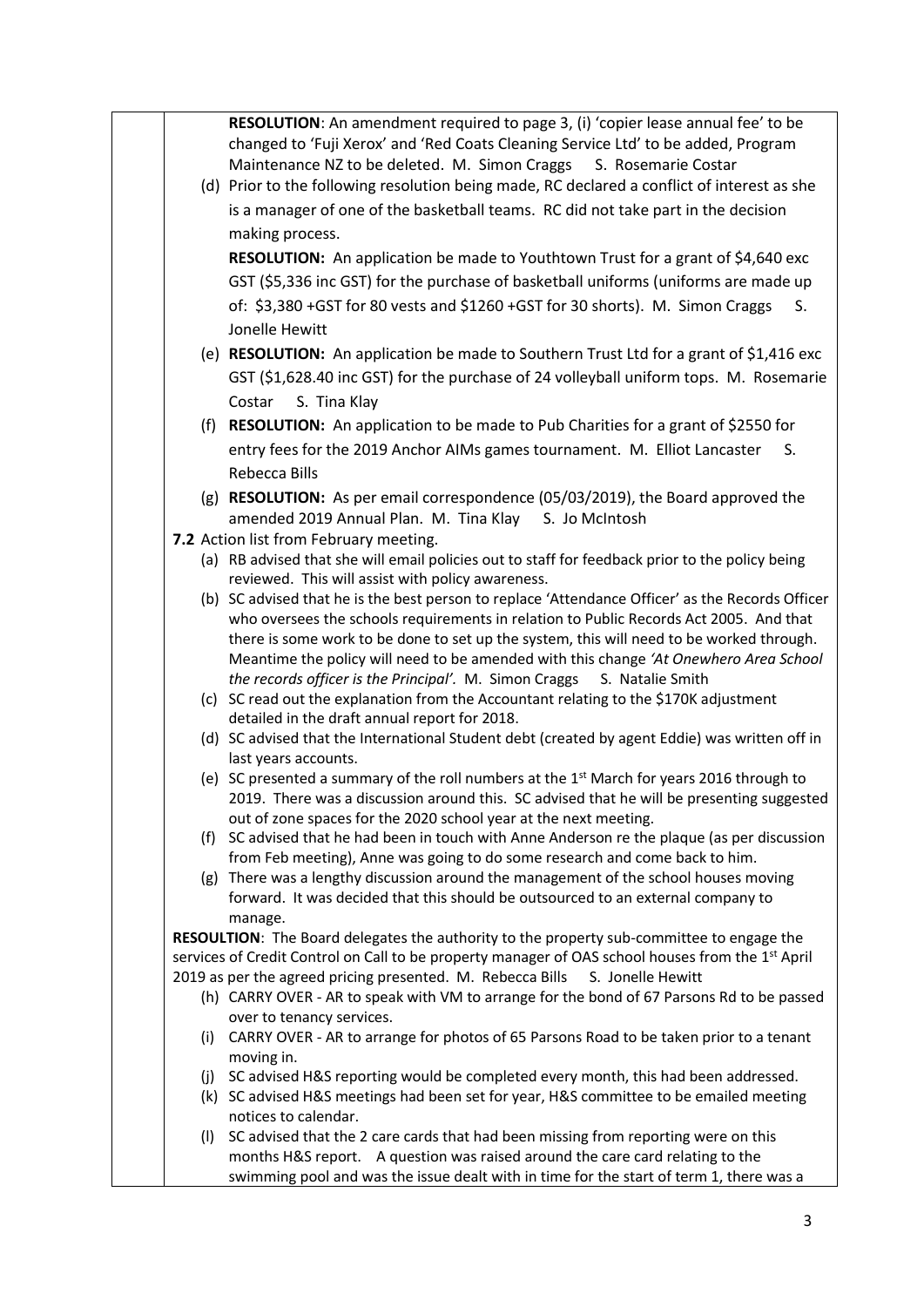|  | discussion around this and what the delay had been. SC was asked to confirm a process         |
|--|-----------------------------------------------------------------------------------------------|
|  | had been put in place to ensure this does not happen again.                                   |
|  | (m) It was advised that there was a maths program that had been prepared and was waiting in   |
|  | the wings and the intention was to focus on writing this year. It was further clarified that  |
|  | things are happening now around maths however it wasn't a PD focus for this year. There       |
|  | was a question raised and discussion around maths results from one year group in              |
|  | particular that had been reported at the last meeting and possibilities of what could be      |
|  | put in place to bridge this gap meantime. SC advised that they would have all been            |
|  | identified as priority learners and what being identified as a priority learner means and the |
|  | support given. Further discussion took place around this and some ideas for this year         |
|  | group were discussed. SC and SLT to give this some more thought and come back to the          |
|  | Board with options of what support could be introduced to help.                               |
|  | (n) SC confirmed amendments to the Annual Plan (as per 7.1(g)) had been completed and the     |
|  | plan submitted to MOE.                                                                        |
|  | (o) SC updated everyone on where the PLD proposal was at. The costs and the change to the     |
|  | bus network were discussed. SC went through the draft communication he had prepared           |
|  | as the next step to be sent out to parents. There was a discussion around further points      |
|  | to consider for the communication.                                                            |
|  | SC was acknowledged for the explanation he had included in a recent newsletter in terms       |
|  | of what the staff were engaging in on the teacher only day to give the community a better     |
|  | understanding of what these days are used for.                                                |
|  | (p) SC thanked the Board members that attended the Super Board meeting held at Tuakau         |
|  | College. JM gave an overview and feedback from the meeting.                                   |
|  | (q) SC advised that he had spoken with appropriate staff around more timely communication     |
|  | relating to changes to events happening at school. SC advised that he had also given the      |
|  | Junior School access to using school facebook. There was a discussion around recent           |
|  | facebook activity in response to messaging SC had communicated around CHCH. SC was            |
|  | acknowledged for his great communication around the CHCH tragedy.                             |
|  | (r) SC advised that the exit interview process for outgoing students was underway however     |
|  | not yet implemented. There was a discussion around giving both a physical copy and            |
|  | google form online where possible.                                                            |
|  | (s) There was a discussion around the format of presenting the 2018 achievement results, SC   |
|  | advised the NCEA results had been reported already.                                           |
|  | (t) SC advised that he has arranged Paul Tupou-Vea and Sheridan Grey to come and              |
|  | present to the community / Board around wellbeing and the positive education                  |
|  | model, research and concept, this will happen on 21/05/2019.                                  |
|  | (u) JH gave an update on the sponsorship regarding a new fence for front of school.           |
|  | 7.3 Inwards correspondence                                                                    |
|  | (a) Letter / request re Supa Kid's club from Deborah van den Berg and Helen Elley was         |
|  | read out. All members agreed to the request on the basis that this is to be an opt in         |
|  | program and if a child wishes to come, or a parent wishes their child to attend, they         |
|  | will need to complete a permission form to be able to attend.                                 |
|  | (b) NZ Education Gazette vol 98 / number $3 - 25.02.2019$                                     |
|  | (c) NZ Education Gazette vol 98 / number $4 - 11.03.2019$                                     |
|  | (d) STA News - March 2019, issue 270.                                                         |
|  | (e) NZSTA registration form and brochure for 2019 conference.                                 |
|  | 7.4 Outwards correspondence - nil                                                             |
|  | RESOLUTION That inwards correspondence is received. M. Rebecca Bills S. Natalie Smith         |
|  | 7.5 Overnight trip proposal forms:                                                            |
|  | (a) Student Leaders training trip - Blue Mountain Adventure Centre (Simon Craggs).            |
|  | (b) Tongariro Crossing (Jess Cochrane).                                                       |
|  | (c) CNI Coaching Clinic (Anke van Dijk).                                                      |
|  | (d) Year 5 & 6 camp (Maxine Pattinson).                                                       |